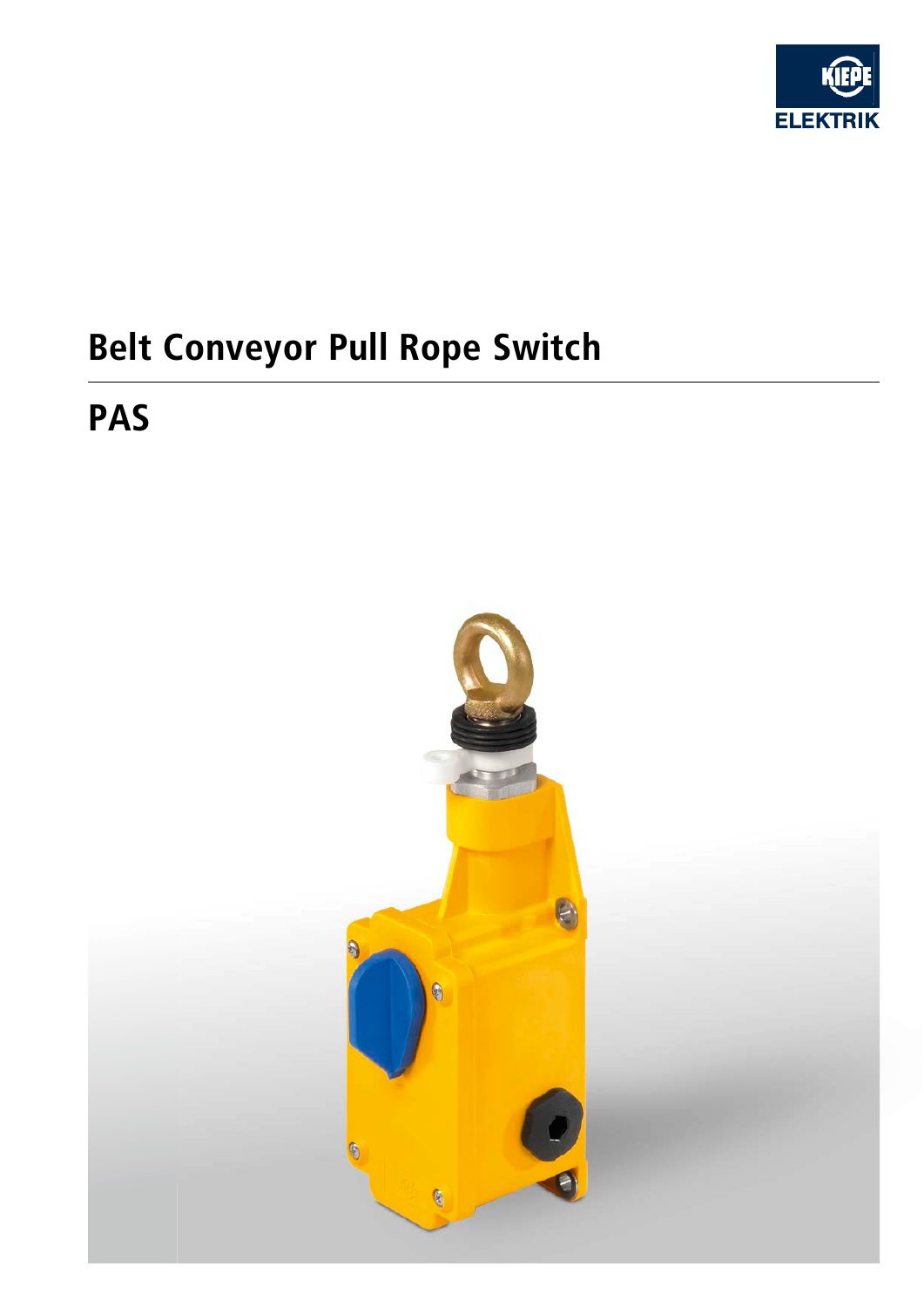#### **APPLICATION**

Kiepe pull-rope emergency stop switches type PAS are used in accordance with the requirements of EN 620 as well as BGI 710 and in confirmity with DIN EN ISO 13850 as emergency stop devices as supplementary safety measures on conveyor belt systems. The pull rope is tensioned on one side of the actuating shaft.

The devices are suitable primarily for indoor use and applications where the ambient temperature varies only in a small range. With the pull-rope-system functionally aligned, the emergency stop signal can be triggered over a distance of 30m.

#### **FUNCTION**

The emergency stop signal can be activated by pulling or breaking of the pull wire or by pushing the blue emergency stop button when the switch is correctly adjusted. The spacer tool\* helps to find the correct operating position for a proper work and has to be removed after adjustment.

The microswitches are actuated by a spring supported cam disc at the same time. The emergency stop signal is performed with positive-making normally closed (NC) contacts in accordance with the closed circuit principle.

After the emergency stop function is triggered, the switching mechanism is locked in the shut-off position "0". The blue reset button can only be removed to positon "1", when the actuating shaft is back in operating position.

In position "1", the switching contacts are reactivated and the conveyor belt is prepared for start up the belt conveyor but shall not cause the start up.

Kiepe pull rope emergency stop switches type PAS comply with Machinery Directive 2006/42/EG. The device must only be used in electrical control circuits.

The PAS plastic housing offers space for 1 SPDT and 1 N.C. contact. Taking into consideration the safety data and maintenance recoomendations, the pull rope emergency stop switch type PAS can be used in safety circuits in accordance with **DIN EN ISO 13849 up to Performance Level e (PLe).** 



<sup>\*</sup>Note: Keep the spacer tool for future adjustments.

| <b>TECHNICAL DATA</b>                                |                                                                                                 |
|------------------------------------------------------|-------------------------------------------------------------------------------------------------|
|                                                      |                                                                                                 |
| Designation                                          | Pull rope emergency stop switch type PAS<br>emergency stop device with latching function        |
| Type of actuation                                    | Pull and wire-break detection; snap action, single-side rope installation                       |
| Complies with                                        | DIN EN ISO 13850; DIN EN 60947-5-5; DIN EN 60947-5-1;                                           |
| Suited for                                           | Control unsits and systems in accordance with DIN EN 60204                                      |
| <b>Mechanics</b>                                     |                                                                                                 |
| Enclosure                                            | PBT yellow; RAL 1004                                                                            |
| Reset button                                         | IXEF; blue, similar to RAL 5010                                                                 |
| Mounting                                             | $4 \times M6$                                                                                   |
| Pull rope length                                     | Up to 30 m                                                                                      |
| Weight                                               | $0.4$ kg                                                                                        |
| <b>Electrical System</b>                             |                                                                                                 |
| Switching system                                     | 1 SPDT, 1 N.C.; cam operated, positive-making snap-action switches                              |
| Cable entry                                          | 3 x M20x1.5 threaded holes with 3x dummy screw; 1x cable gland;<br>Sealing area Ø 6 mm  Ø 12 mm |
| Utilization category: U <sub>e</sub> /I <sub>e</sub> | AC-15: 230 V / 1,5 A                                                                            |
|                                                      | DC-13: 60 V / 0,5 A                                                                             |
|                                                      | DC-13: 24V / 2,0A                                                                               |
| Connection cross section                             | $1 \text{ mm}^2$ 2.5 mm <sup>2</sup>                                                            |
| Rated insulation voltage U <sub>i</sub>              | AC 250V                                                                                         |
| Rated impulse withstand voltage U <sub>imp</sub>     | 2.5 kV, degree of pollution III                                                                 |
| Conventional thermal current Ith                     | 6 A                                                                                             |
| Contact reliability                                  | 10 million switching operations (mechanically)                                                  |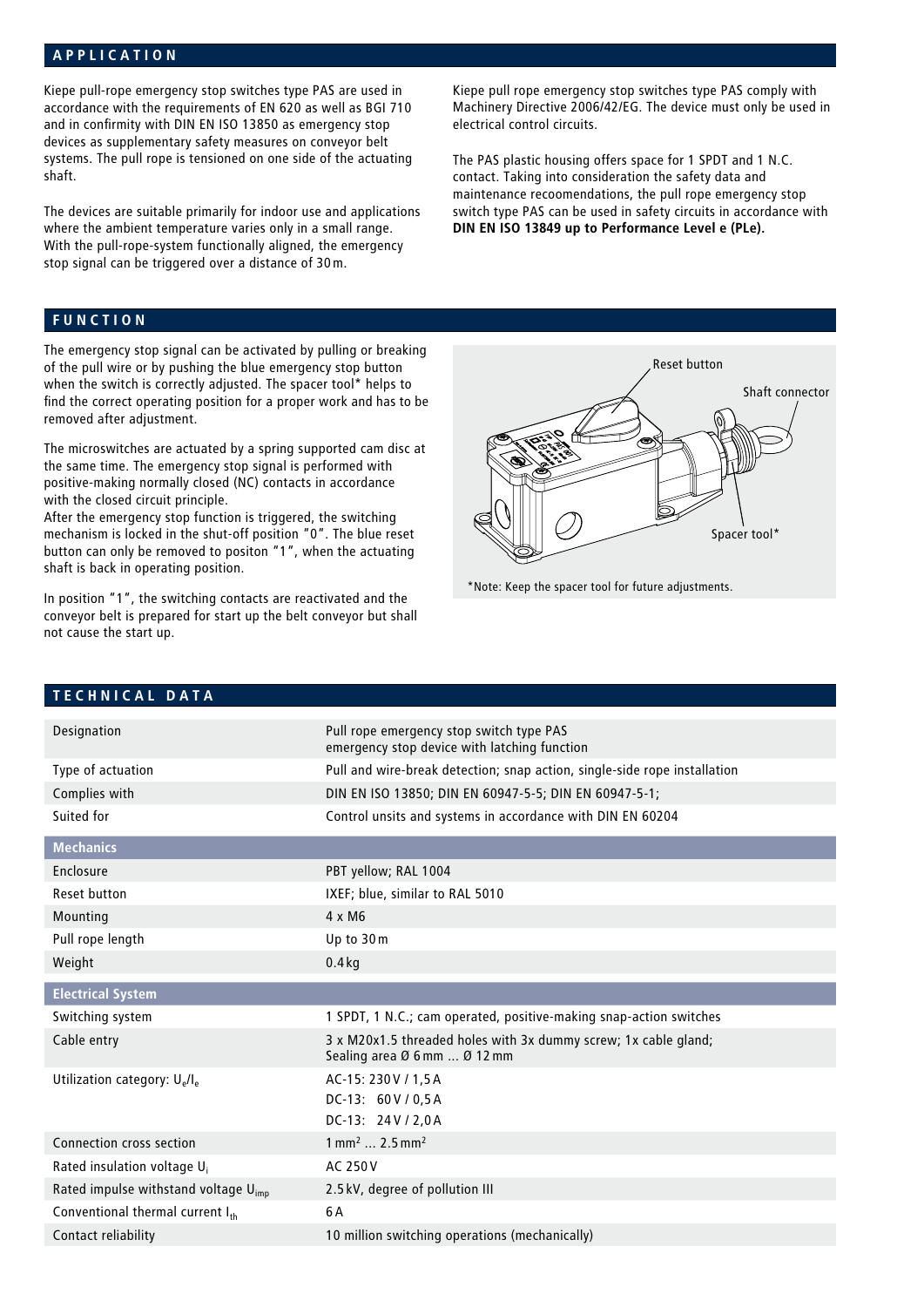| Ambient conditions in accordance with DIN EN 60947-5-5        |                                                                     |  |  |  |
|---------------------------------------------------------------|---------------------------------------------------------------------|--|--|--|
| Ambient temperature Protection                                | $-25^{\circ}$ C + 70°C                                              |  |  |  |
| Rating                                                        | IP 65 (EN 60529)                                                    |  |  |  |
|                                                               |                                                                     |  |  |  |
| Safety data in accordance with DIN EN ISO 13849 and EN 61062: |                                                                     |  |  |  |
| Safety functions                                              | Emergency stop incl. latching<br>Manual reset, Wire-break-detection |  |  |  |
| Usable in risk zone                                           | Up to PLe (depending on customer application (DIN EN ISO 13849))    |  |  |  |
| B10d-value                                                    | 10.000 actuations                                                   |  |  |  |

| SELECTION TABLE                                   |     |             |                 |  |  |
|---------------------------------------------------|-----|-------------|-----------------|--|--|
| Switch type                                       | N C | <b>SPDT</b> | Part-No.        |  |  |
| <b>PAS 001</b>                                    |     |             | 91.057 560.001  |  |  |
| PAS 101, stainless                                |     |             | 91.057 560.101  |  |  |
| <b>Spare parts and accessories</b>                |     |             |                 |  |  |
| Cable gland M20 x 1.5 (Sealing range 6 mm  12 mm) |     |             | 113.51.00.15.10 |  |  |
| Dummy screw M20 x 1.5                             |     |             | 113.43.87.15.01 |  |  |

### **MOUNTING**

Pull-rope emergency stop switches of types PAS are each fastened to the substructure in installation position with 4x M6 screws.

Electrical connection is performed with the device open on a connector block, using the cable gland included in the delivery. The pull rope **1** is connected to the shaft connector and the external spring **2** and has to be tensioned with spring and turnbuckle **4** till the spacer can be removed easily. This is the correct operating position.

#### **MOUNTING DIAGRAM**